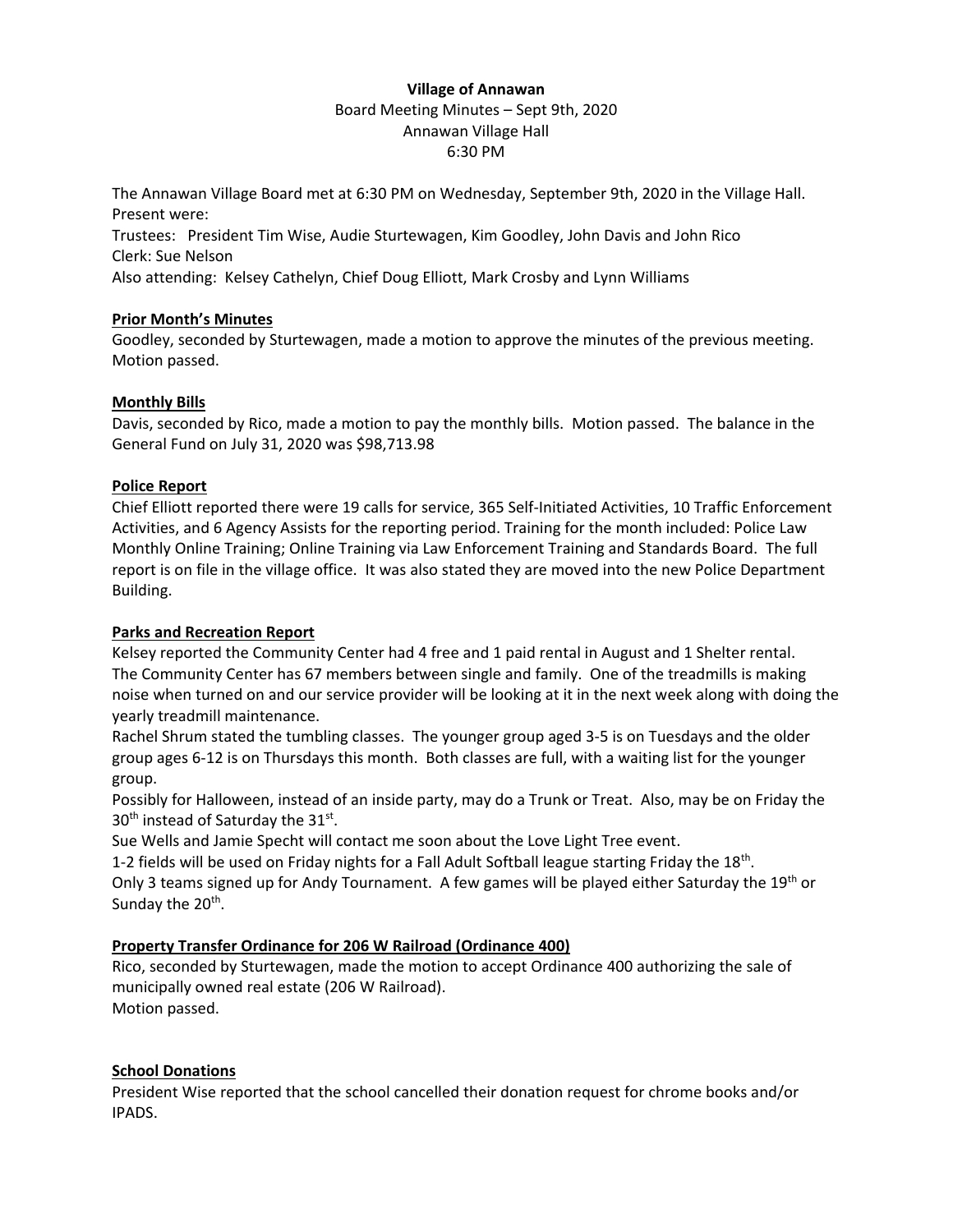### **TIF Request**

Lynn Williams from the Annawan Hometown Market presented his request for needed repairs to the roof of the store. Goodley, seconded by Davis, made the motion to accept the TIF request and the Village would pay 75% of the total repair cost with a cap of \$22,500. Motion passed.

#### **Request for Equipment**

Mark Crosby was present to submit a request to purchase a new sprayer and grapple hook from Birkeys. Sturtewagen, seconded by Rico, made the motion to purchase the sprayer from Birkeys for \$1350. Motion passed.

Rico, seconded by Goodley, made the motion to purchase the grapple hook from Birkeys for \$3700. Motion passed.

Funds from the Gaming account should be used to make payment.

#### **Maintenance Building**

Davis, seconded by Sturtewagen, made the motion to have insulation added to the Maintenance Bldg walls and ceiling at a cost of \$6000. Motion passed.

#### **Ag-Lime Invoice**

Terry Rosebeck submitted an invoice for a load of Ag-Lime.

Sturtewagen, seconded by Goodley made the motion to approve the invoice and to pay out of tourism. Motion passed.

#### **Community Center Loan Renewal**

Goodley, seconded by Rico, made a motion to find out about rates for consolidation of the 2 Community Center loans. Both banks in town should be contacted. Motion passed.

#### **Other Discussion**

The house on Front Street should be demolished by the end of the month. Ratliff has that bid. There has been a resident request for some additional lighting in some areas of town. Ty Kipp is taking a water class to further his education.

## **Tabled for Future meeting**

Recycling (Eco-Management) Water Rate Study

#### **Adjournment to Executive Session**

Goodley, seconded by Sturtewagen, made a motion to adjourn to the executive session. Motion passed.

#### **After Executive Session**

Sturtewagen, seconded by Goodley, made the motion to increase the salaries of Mark Crosby, Bill Barnes, Ty Kipp, Doug Elliott and Kelsey Cathelyn by 3% beginning from July 2020. Motion passed.

Sturtewagen, seconded by Rico, made the motion to increase the hourly rate for part-time Police Officers; Gary Hoegner, Chad Baze, Darwyn Robinson, David Davis, Jamie Whipple and Patrick Blume to \$17.25 per hour as of July 2020. There will be no increase in the week-end rate of pay. Motion passed.

Sturtewagen, seconded by Goodley, made the motion to increase the hourly rate for Marilyn Verdick to \$16.75 per hour and Sue Nelson to \$16.00 per hour as of July 2020. Motion passed.

Sturtewagen, seconded by Goodley, made the motion to hire Jamie Specht as Treasurer at \$15 per hour. Motion passed.